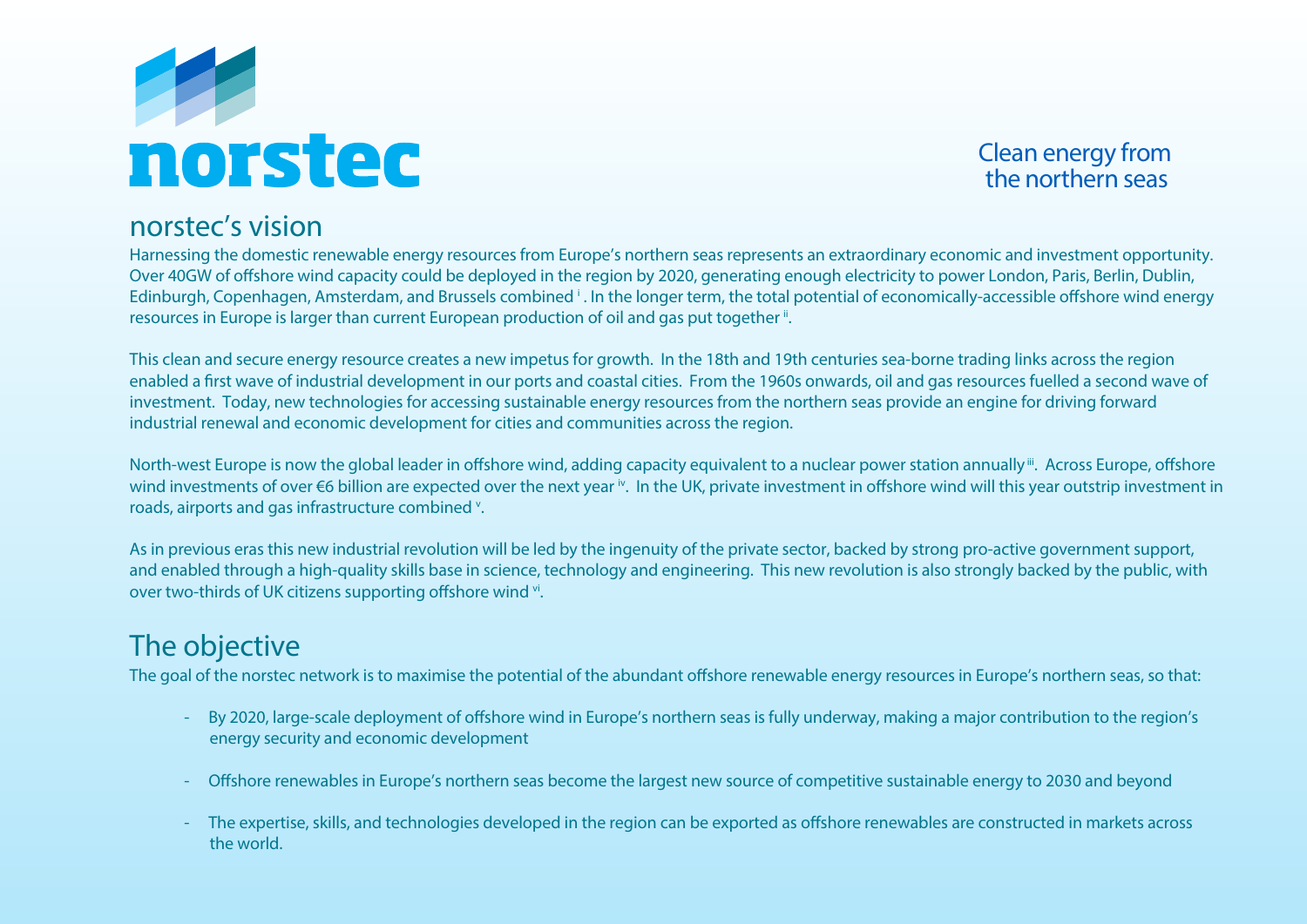

Clean energy from the northern seas

## The opportunity

- By 2020, the number of people directly employed in offshore wind in the UK alone could surpass those at the height of North Sea oil and gas production vii. Up to 185,000 high quality jobs could be directly or indirectly created in the UK, driven by the skills being developed in world class colleges and universities viii.
- By 2022, over 8000km of high voltage offshore transmission lines could be laid across the northern seas region creating thousands of jobs, linking electricity markets, boosting the potential for trade and connecting offshore energy to where the demand is  $\cdot$
- By 2035, the global cumulative investment in offshore wind could reach up to €490 billion <sup>x</sup>. The manufacturing centres, skills base and technologies developed through offshore wind deployment in Europe's northern seas will put companies from the region in a prime position to capitalise from this market opportunity.
	- By 2050, the electricity equivalent of 1 billion barrels of oil could be generated annually in UK waters alone, matching North Sea oil and gas production xi. This would save 1.1 billion tonnes of CO2 emissions, helping to keep Europe on track for its 2050 climate targets.

### The requirements

To succeed in achieving these outcomes, we will need:

- Innovation throughout the sector to push forward technological development, creating competitive and well-established supply chains which bring down costs and enable economic sustainability
- Collaboration between academia, industry and investors to promote technology standardisation and to develop a highly-skilled and well-trained workforce, and cooperation between countries around the northern seas to link markets together and share resources
- Commitment by industry participants and governments to create a favourable investment environment, including a continued stable and supportive political context underpinned by formal policies and challenging targets which promote development of the offshore renewables sector.